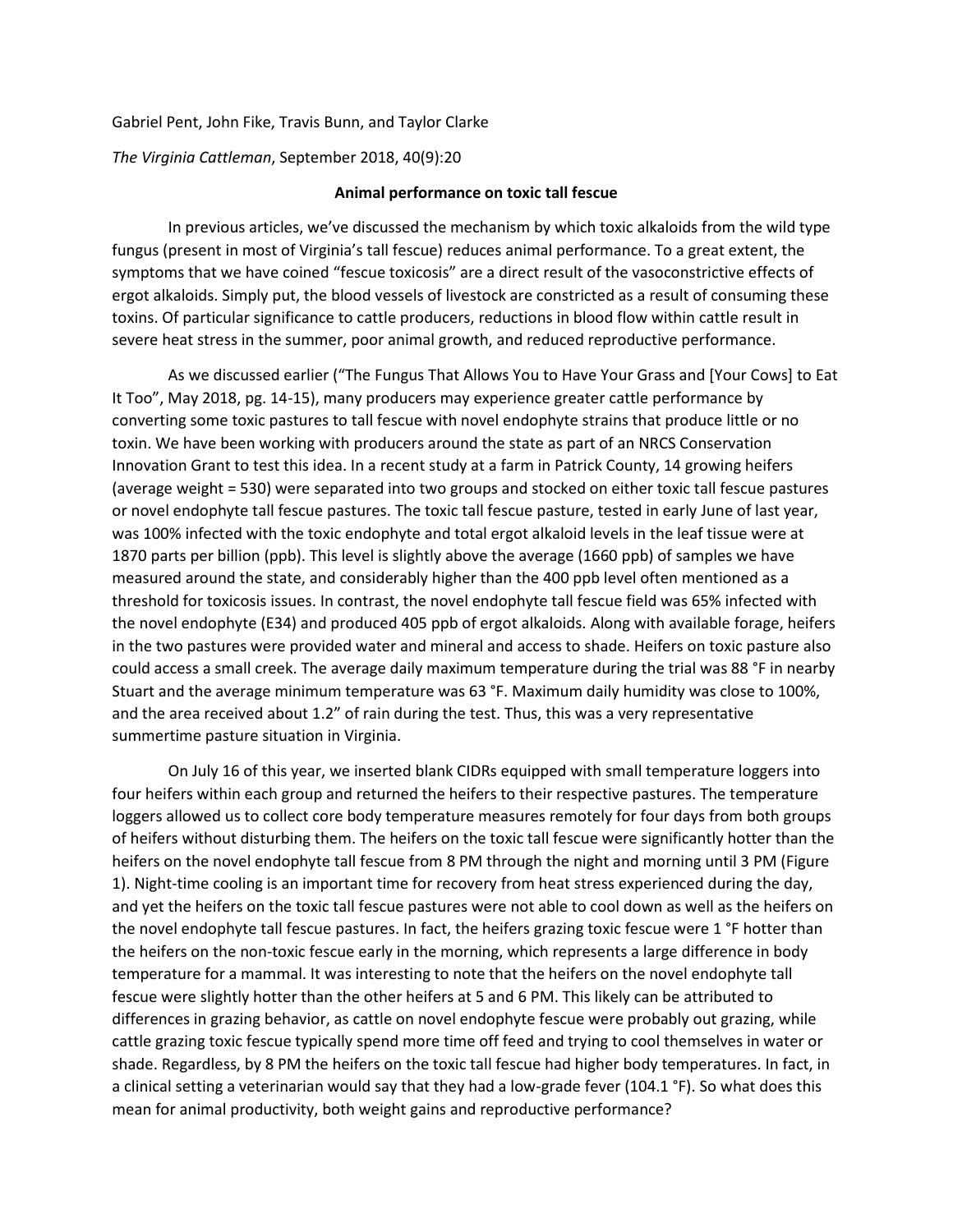

Figure 1: Heifers on toxic tall fescue had significantly hotter maximum body temperatures and failed to cool down at night as quickly as heifers on novel endophyte tall fescue in Patrick County.

During that trial, the heifers on the novel endophyte tall fescue pastures gained 1.78 lb/day while the heifers on the toxic endophyte tall fescue pastures gained 1.33 lb/day. This means that the heifers on the novel endophyte tall fescue pastures gained a total of 16.7 lb more per heifer than the heifers on the toxic pastures over that 37 day period. Similar studies from the 90s in Southwest Virginia and the Southern Piedmont indicated that stockers gained on average about 0.35 lb/day less when they grazed on toxic endophyte-infected tall fescue compared to endophyte-free tall fescue.

In a similar trial in Mecklenburg County, another set of both steers and heifers (average weight = 670 lb) were stocked on toxic endophyte tall fescue pastures or novel endophyte (MaxQ II) tall fescue pastures for four weeks. (A total of seven heifers and two steers were stocked on each pasture, but two of the heifers on the novel endophyte pastures were sick and thus excluded from our analysis, while a heifer in the toxic pasture was excluded for an incorrect weight reading at the end of the study.) In this trial, the calves were provided with 1.5% of their body weight in a 14% protein feed daily. Forage in the pastures should not have been limiting for these cattle, although the height of the forage in the toxic pasture was only a few inches high at the beginning of the trial. This toxic pasture was 75% infected and the ergot alkaloid concentration was 1600 ppb in June 2017. Both groups had access to natural shade. The average daily maximum temperature in nearby Chase City was 87 °F and the average minimum was 66 °F. This area received about 1.7" of rain during the trial and humidity was very high.

At the conclusion of this trial, the calves from the two pastures were not weighed at the same time of day. The calves on the novel endophyte pastures had to be weighed in the morning and the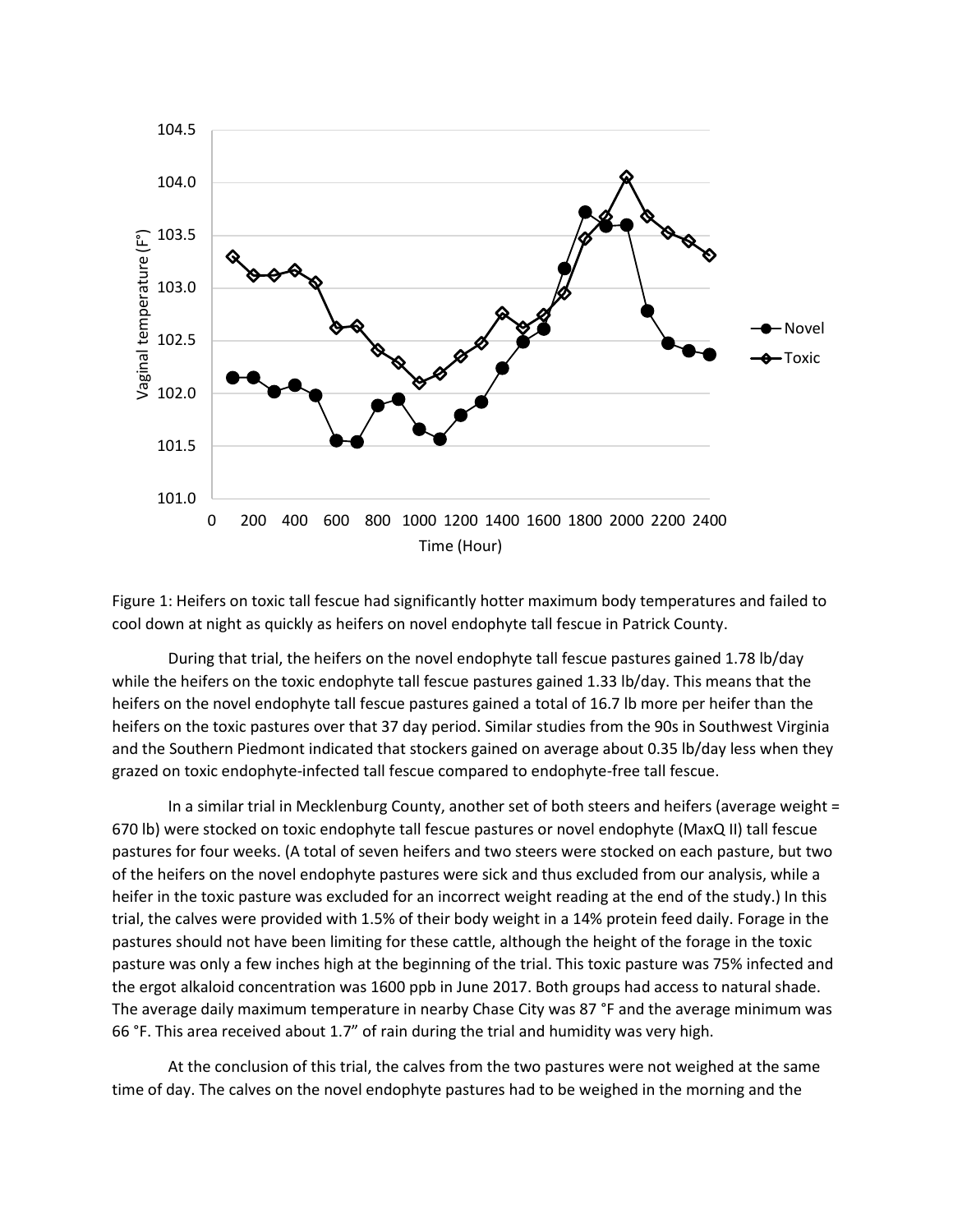calves on the toxic endophyte pastures were weighed in the afternoon. With those unadjusted weights, the calves on the toxic pasture appeared to have gained 0.7 lb/day more than the calves on the nontoxic pastures. However, differences in gut fill have a big impact on cattle weights, and after eating in the morning, calves weighed in the afternoon should have had much greater gut fill. Studies have indicated that afternoon weights may be 2% greater than morning weights. If we assumed this difference in gut fill between morning and evening measures, the calves on the novel endophyte tall fescue pastures actually would have gained 2.75 lb/day, while the calves on the toxic endophyte tall fescue pastures gained 2.36 lb/day. This difference of 0.39 lb/day is very close to the averages noticed in previous work throughout Virginia, despite the high level of supplementation provided to these calves. Even with this supplementation, if 50% of the diets of these calves came from the forage, the calves on the toxic pasture would have consumed a diet with 800 ppb total ergot alkaloids. This is twice the putative 400 ppb threshold at which beef cattle are affected by the toxins. To effectively dilute the toxins in the diet to about 400 ppb, calves grazing a pasture with 1600 ppb total ergot alkaloid could consume no more than 25% of their diet from the pasture.

| County       | <b>TEA of</b><br>toxic<br>fescue | Average air temperature |                | <b>Average daily gains</b> |              |                   |
|--------------|----------------------------------|-------------------------|----------------|----------------------------|--------------|-------------------|
|              |                                  | <b>Maximum</b>          | <b>Minimum</b> | <b>Toxic</b>               | <b>Novel</b> | <b>Difference</b> |
|              | $-$ -ppb $-$                     | (°F) ------------       |                | -lb/dav ------------       |              |                   |
| Patrick      | 1870                             | 88                      | 63             | 1.33                       | 1.78         | 0.45              |
| Mecklenburg* | 1600                             | 87                      | 66             | 2.36                       | 2.75         | 0.39              |

Table 1: Trials in two Virginia counties demonstrated reductions in animal gains as a result of the toxicity of pastures defined here as total ergot alkaloids (TEA).

\*Gains adjusted based on assumptions about gut fill.

Although most Virginia cattle farms are largely cow-calf and not stocker oriented, toxic tall fescue can have similar effects on the weaning weights of calves. In fact, many research studies have shown that 50-lb reductions in adjusted weaning weights can be expected when cows and calves are stocked on toxic versus non-toxic pastures. This is a result of the effects of the toxins on both the calves directly and the reduction in milk produced by their dams grazing this forage.

Of even greater significance to the cow-calf producer is reproductive performance. We recently compiled data from 14 studies, all of which compared pregnancy or calving rates of spring-calving cows on toxic endophyte tall fescue pastures with reproductive performance of cows on low endophyte, endophyte-free, or novel endophyte tall fescue pastures. From this compilation, we found that pregnancy or calving rates were 65% for the cows on toxic pastures compared to 87% for the calves on non-toxic pastures. A 25% reduction in reproductive performance represents a substantial opportunity cost for cow-calf producers who are breeding cows early in the summer.

However, in one of those studies, the spring calving herds were also compared to fall calving herds. In this case, calving rates for the group on the toxic pastures was 90%, which was only 5% lower than the rate for cows grazing novel endophyte tall fescue during the breeding and calving seasons. It is clear that increases in body temperature due to vasoconstriction and summer heat can make it much more difficult for a cow to conceive or retain her fetus, which is why many producers have switched to breeding in the wintertime. In these situations, the impacts of tall fescue on reproductive performance